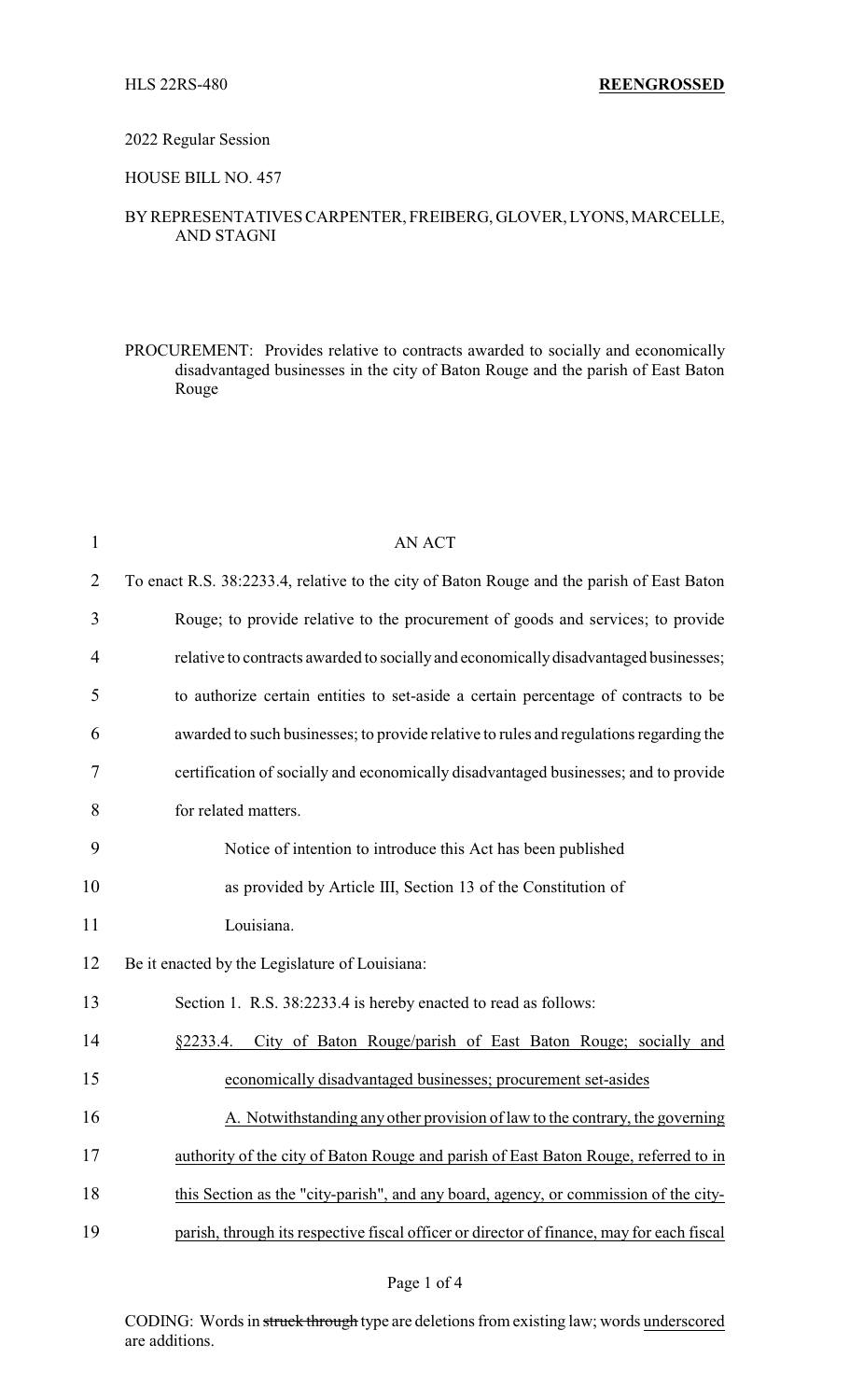year designate and set aside for awarding to socially and economicallydisadvantaged businesses an amount not less than ten percent of the value of anticipated local procurement of goods and services, including construction or doing of any public work, including alteration or repair. However, should the governing authority of the city-parish or any board, agency, or commission of the city-parish choose to set aside a greater amount, then nothing in this Section shall be construed to prohibit such set-aside levels above ten percent, but not to exceed twenty-five percent.

 B. The procurement set-aside as provided by Subsection A of this Section may be divided into contract award units of economically feasible production runs in order to facilitate offers or bids from socially and economically disadvantaged businesses. In making the annual designation of procurement set-asides, an attempt may be made to vary the included procurements so that a variety of goods and services, including construction or doing of any public work, including alteration or repair, produced by different socially and economically disadvantaged businesses may be set aside each year. The failure to set aside particular procurements shall not be considered to prohibit or discourage socially and economically disadvantaged businesses from seeking the procurement award through the normal solicitation and 18 bidding processes.

 C.(1)(a) The governing authority of the city-parish shall adopt rules and regulations to implement the provisions of this Section. Such rules and regulations shall include procedures regarding the certification of socially and economically disadvantaged businesses. The procedure for determination of eligibility may include self-certification by a business if the governing authority retains the ability to verify a self-certification.

 (b) No business shall be awarded a contract pursuant to the provisions of this Section unless it has met the certification requirements established by the governing authority of the city-parish.

 (2) The rules and regulations adopted by the governing authority may also provide for the establishment of a contract procedure for the awarding of contracts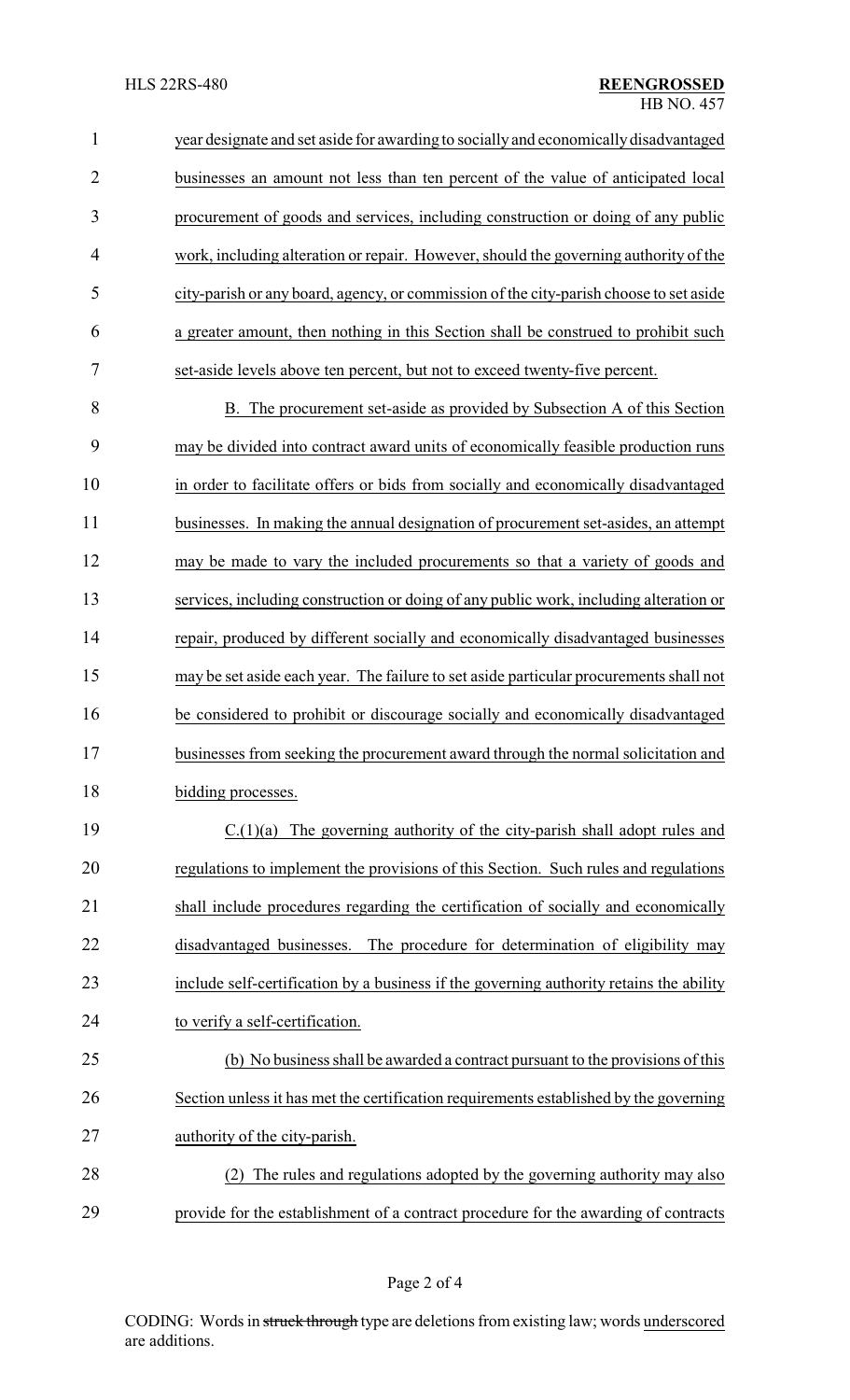| $\mathbf{1}$   | pursuant to this Section. The governing authority may adopt a requirement that the    |
|----------------|---------------------------------------------------------------------------------------|
| $\overline{2}$ | prime contractor award a certain percentage, not to exceed twenty-five percent, of    |
| 3              | the total dollar bid to socially and economically disadvantaged subcontractors. This  |
| 4              | requirement may be waived if the prime contractor, after a good faith effort, is      |
| 5              | unable to comply with the requirement.                                                |
| 6              | D. If the governing authority of the city-parish, or any board, agency, or            |
| 7              | commission of the city-parish, is unable to award all of its procurement set-asides   |
| 8              | to socially and economically disadvantaged businesses, then the balance of the        |
| 9              | procurement set-asides shall be awarded to other businesses in accordance with        |
| 10             | existing solicitation, bid evaluations, and contract award provisions otherwise       |
| 11             | provided by law.                                                                      |
| 12             | E. All laws and rules pertaining to solicitations, bid evaluations, contract          |
| 13             | awards, and other procurement matters shall apply to procurements set-aside for       |
| 14             | socially and economically disadvantaged businesses as provided in this Section. If    |
| 15             | a conflict exists with the provisions of this Section, the provisions of this Section |
| 16             | shall govern.                                                                         |
|                |                                                                                       |

## DIGEST

The digest printed below was prepared by House Legislative Services. It constitutes no part of the legislative instrument. The keyword, one-liner, abstract, and digest do not constitute part of the law or proof or indicia of legislative intent. [R.S. 1:13(B) and 24:177(E)]

| HB 457 Reengrossed | 2022 Regular Session | Carpenter |
|--------------------|----------------------|-----------|
|                    |                      |           |

**Abstract:** Authorizes the governing authority of the city of Baton Rouge and the parish of East Baton Rouge to set aside a certain percentage of contracts for goods and services, including construction, to be awarded to socially and economically disadvantaged businesses.

Present law generally authorizes every political subdivision in the state, through its respective fiscal officer or director of finance, to designate and set aside each fiscal year for awarding to minority businesses, an amount up to 10% of the value of anticipated local procurement of goods and services including construction. Provides that nothing in present law should be construed to prohibit the governing authority from setting aside an amount greater than 10%. Provides for eligibility and certification requirements.

Proposed law retains present law.

Present law provides an exception for the city of Shreveport and any board, agency, or commission of that city. Authorizes the entities to designate and set aside each fiscal year not less than 10% of the value of local procurement of goods and services including

#### Page 3 of 4

CODING: Words in struck through type are deletions from existing law; words underscored are additions.